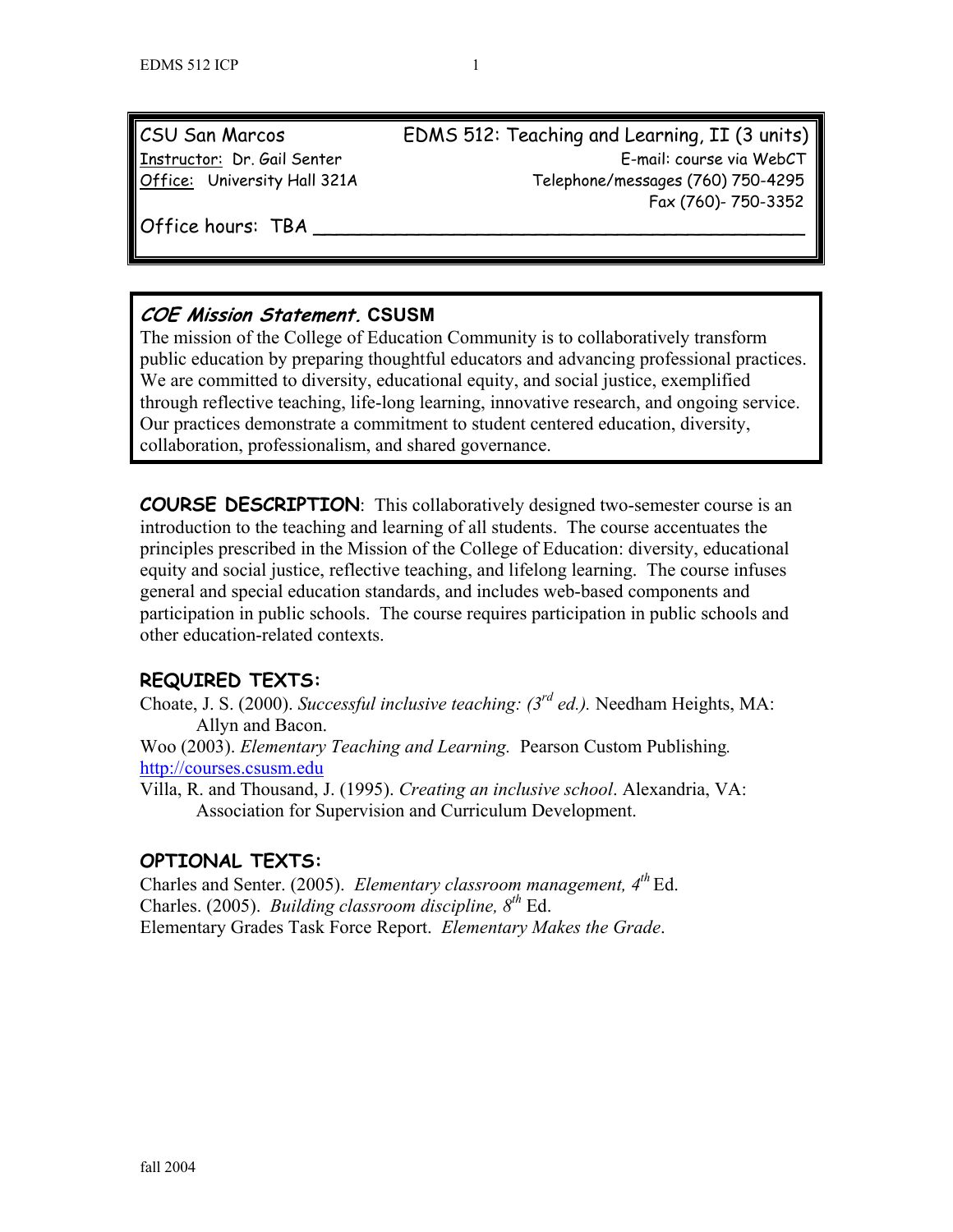**COURSE OBJECTIVES:** Upon completion of EDMS 512, the teacher candidate will demonstrate understanding of:

- 1. theory and knowledge gained from CSUSM prerequisite and teacher education coursework and observation/participation experiences in public school settings by applying them to activities and applications in EDMS 512.
- 2. the organization and process of Student Study Teams (SSTs) for meeting student needs by applying the components of an effective SST to successfully meet the needs of a student.
- 3. the use and design of Individual Education Plans (IEPs) by designing an IEP to meet the needs of a student.
- 4. parent conferencing by applying appropriate communication and conferencing skills to conference situations.
- 5. the realities of elementary classroom teaching by preparing and teaching a lesson to students in the field placement setting.
- 6. personal beliefs related to teaching by refining the philosophy of teaching.

Additionally, upon completion of EDMS 512, the teacher candidate will:

- 1. appreciate the complexities of the teaching-learning process and of planning.
- 2. value the realities and rigors of the teaching profession.

## **EXPECTATIONS AND PROFESSIONALISM**

Teacher education is a professional preparation program, and students are expected to adhere to standards of dependability, confidentiality, academic honesty, and writing achievement.

Regarding attendance: All students are expected to attend all classes and participate actively. **College of Education Attendance Policy:** 

Due to the interactive nature of courses in the COE, and the value placed on the contributions of every student, students are expected to prepare for, attend, and participate in all classes. For extenuating circumstances, contact the instructors *before* class is missed and make arrangements to make up what was missed. At minimum, a student must attend more than 80% of class time, or s/he may not receive a passing grade for the course. If a student misses two class sessions or is late (or leaves early) for more than three sessions, the highest possible grade earned will be a C. **Notification of absences does not allow students to assume they are automatically excused from class or making up missed class.** 

**Note**: Attendance will be recorded by the instructor on nametags distributed at the beginning and collected at the end of every class meeting.

Punctuality. Please be on time to class and ready to work, and return promptly from breaks.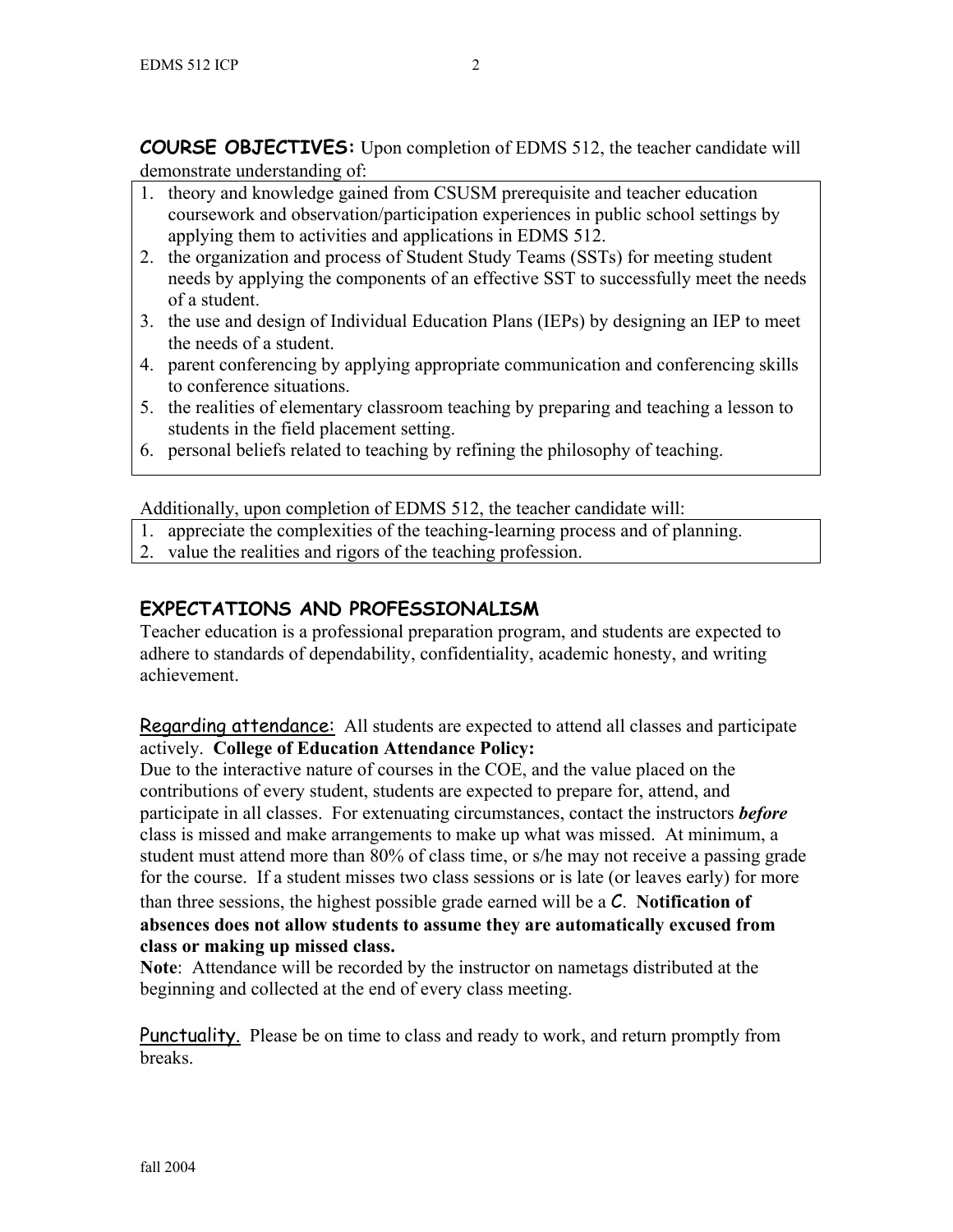Dependability. Come to class prepared to discuss readings and to participate actively in discussions. When involved in group projects, share your resources and accept responsibility and accountability for the final outcome by fulfilling your obligations.

Collaboration. Work together in a supportive and mutually beneficial way.

Accommodation for Disabilities. Please discuss your needs with the instructor within the first week of the semester and contact Disabled Student Services, 5025A Craven Hall, (760) 750-4905 or (760) 750-4909 (TDD).

Plagiarism. All work submitted for this course should reflect students' efforts. When relying on supporting documents authored by others, cite them clearly and completely using *American Psychological Association* (APA) manual, 5<sup>th</sup> edition. Failure to do so may result in failure of the course.

**Regarding cell phones and pagers**. As a courtesy to everyone in the class, please turn off phones and pagers or set them to vibration before entering the classroom.

Regarding assignments. Students are responsible for all assignments. Dates for presentations and written assignments appear on the tentative course calendar in the course materials. Please be prompt with your work. Absences do not affect due dates. Additionally, please keep personal copies of all written work.

Regarding Below Standard Work. Students who earn a grade lower than **B-** on a paper *may* be invited to rewrite it (the instructor will make a note on your original work before it is returned to you). Rewrites are limited to one assignment per student. The rewrite, along with the original work, will be due one week after the original paper is returned to the student. *Note:* Both grades will be averaged; consequently, reworked papers will not be eligible for an **A** grade.

**Grading Policy** All students will come prepared to class; readings and homework assignments are listed on the dates on which they are due.

All required work is expected to be on time. One grade level will be deducted for each class meeting for which it is late (e.g., an **A** assignment that is submitted one class session late will be marked down to a **B**). Unless prior instructor approval is secured, assignments will not be accepted three class sessions after which they are due. Exceptions will be handled on a case-by-case basis, as determined by the instructor.

It is expected that students will proofread and edit their assignments prior to submission. To this end, students may be asked to show that their work was reviewed by staff in the CSUSM Writing Center. Students will ensure that the text is error-free (grammar, spelling), and ideas are logically and concisely presented. Grades will be affected negatively as a result of this oversight. Each written assignment will be graded on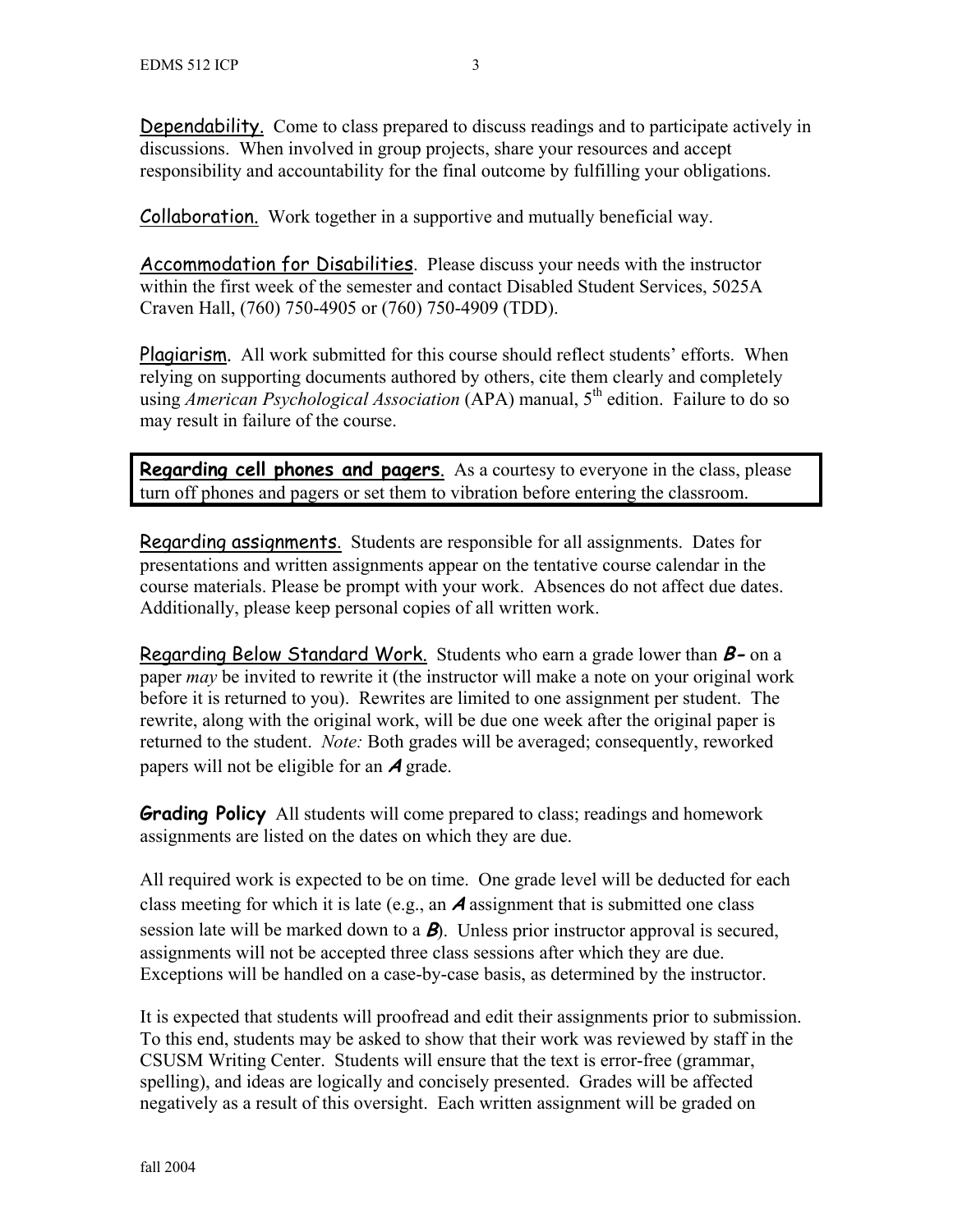content and context (detail, logic, synthesis of information, depth of analysis, etc.) (approximately 80%), and mechanics (grammar, syntax, spelling, format, uniformity of citation, etc.) (approximately 20%). All citations, where appropriate, will use American Psychological Association (APA) format. Consult *American Psychological Association*  $(APA)$  *Manual*,  $5<sup>th</sup>$  edition for citation guidance.

Grading will also include a component of "professional demeanor." Students will conduct themselves in ways that are generally expected of those who are entering the education profession. This includes but is not limited to:

- on-time arrival to all class sessions;
- advance preparation of readings and timely submission of assignments;
- respectful participation in all settings (e.g., whole group, small group, in/outside of class);
- carefully considered, culturally aware approaches to solution finding.

### General criteria for written assignments:

### **Please note assignments are due whether or not you are present in class that day.**

While this syllabus is carefully planned, it may be modified at any time in response to the needs and interests of the class.

As stated earlier, you may use the services of the Writing Center to assist you in producing graduate-level papers. In general, the following expectations apply to all written assignments:

- content quality and clarity: depth and breadth, reflection and insights, scholarly discussion
- writing quality and clarity, including mechanics, spelling, grammar, appropriate language (Continued errors, as well as sexist and/or racist language are inappropriate and unacceptable.)
- appropriate use of respectful, person-first language in all written and oral assignments and discussions (e.g., "student with autism" rather than "autistic student"—refer to custom resource book for additional information regarding objections and preferred language)
- overall appearance, completeness, timeliness, and inclusion of cooperative worksheet and/or other appropriate forms
- all assignments, except for in-class work such as quick writes and peer journal responses, are to be typed, double spaced.

| <b>General Grading Scale:</b>                                                               | $A = 93-100\%$        | $A = 90-92\%$   |               |
|---------------------------------------------------------------------------------------------|-----------------------|-----------------|---------------|
|                                                                                             | $B_{+} = 87 - 89\%$   | $B = 83 - 86%$  | $B = 80-82\%$ |
|                                                                                             | $C_{\pm} = 77 - 79\%$ | $C = 73 - 76%$  | $C = 70-72\%$ |
|                                                                                             | $D = 60-69\%$         | $F =$ below 59% |               |
| You must maintain a B average (3.0GPA) with all grades at a $C^+$ or better in your teacher |                       |                 |               |
| education courses to receive a teaching credential from the State of California.            |                       |                 |               |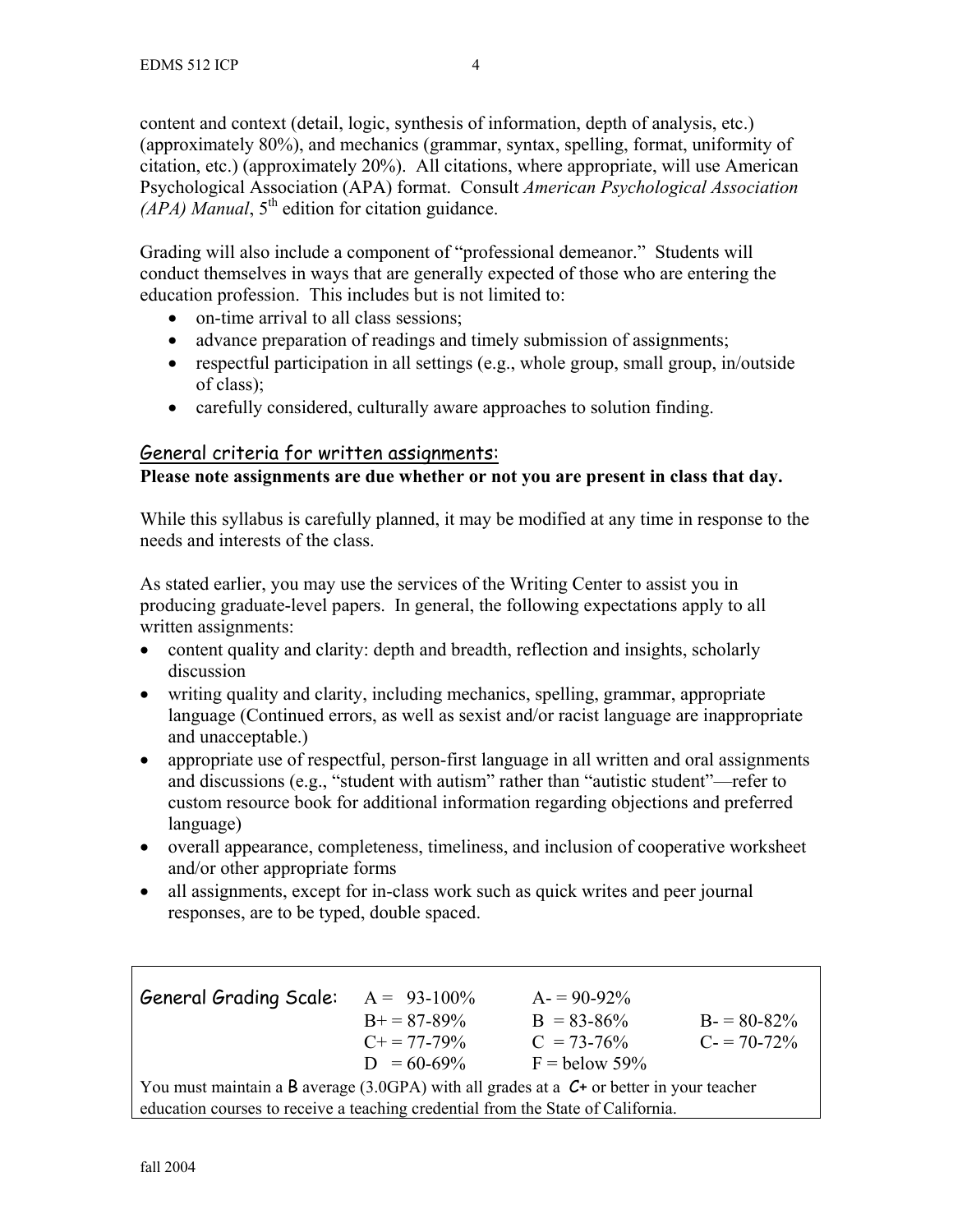*Please think about these two things: "The standard of excellence on any job site is defined by the sloppiest piece of work that you will accept."* (F. Jones) *"If you don't have time to do it right, when are you going to have time to do it over again?"* (Unknown)

Regarding readings. Textbook and supplemental readings provide the foundation for class discussions, participation, and assignments. Students will present assigned chapters using a teaching structure called *Circle the Sage*.

### Regarding activities, assignments, and assessments

All activities, applications, and assessments ask you to apply, analyze, synthesize, and evaluate much of what is covered in this course. Each experience requires very focused attention to specific aspects of the inclusive elementary classroom setting. Some are intended to help you process and build foundational information and understanding. Others will be submitted for review and credit. Refer to WebCT for specific assignment details and expectations.

Application 1, Teaching Demonstration. Using a structure called *Circle the Sage*, experts will synthesize an assigned chapter from the text or other readings, prepare a onepage chapter overview (icons/mind maps are strongly encouraged), and present the overview to the class. Presentations will be limited to only minutes.

Application 2: Student Study Team (SST). Teams will experience and demonstrate the SST process by applying the process to an assigned student description. This application will include both group and individual assessment/grades.

Application 3: Individual Educational Plan (IEP). You will prepare a written report that outlines your observations and suggestions/action plan for a child in the public school setting. For this experience, a child on video viewed in class will be the subject of your observation and report.

Application 4: Teaching Experience. This application requires you to videotape yourself so you and peers can analyze your successes and identify things you might do to improve your teaching.

Application 5: Philosophy Statement. You will refine your personal philosophy of teaching in light of several specific areas of discussion. This is a dynamic document that will continue to evolve through the program and your career.

Application 6: Electronic Portfolio/presentation. Electronic portfolios are living documents of sorts, and you are likely to maintain yours throughout your teacher training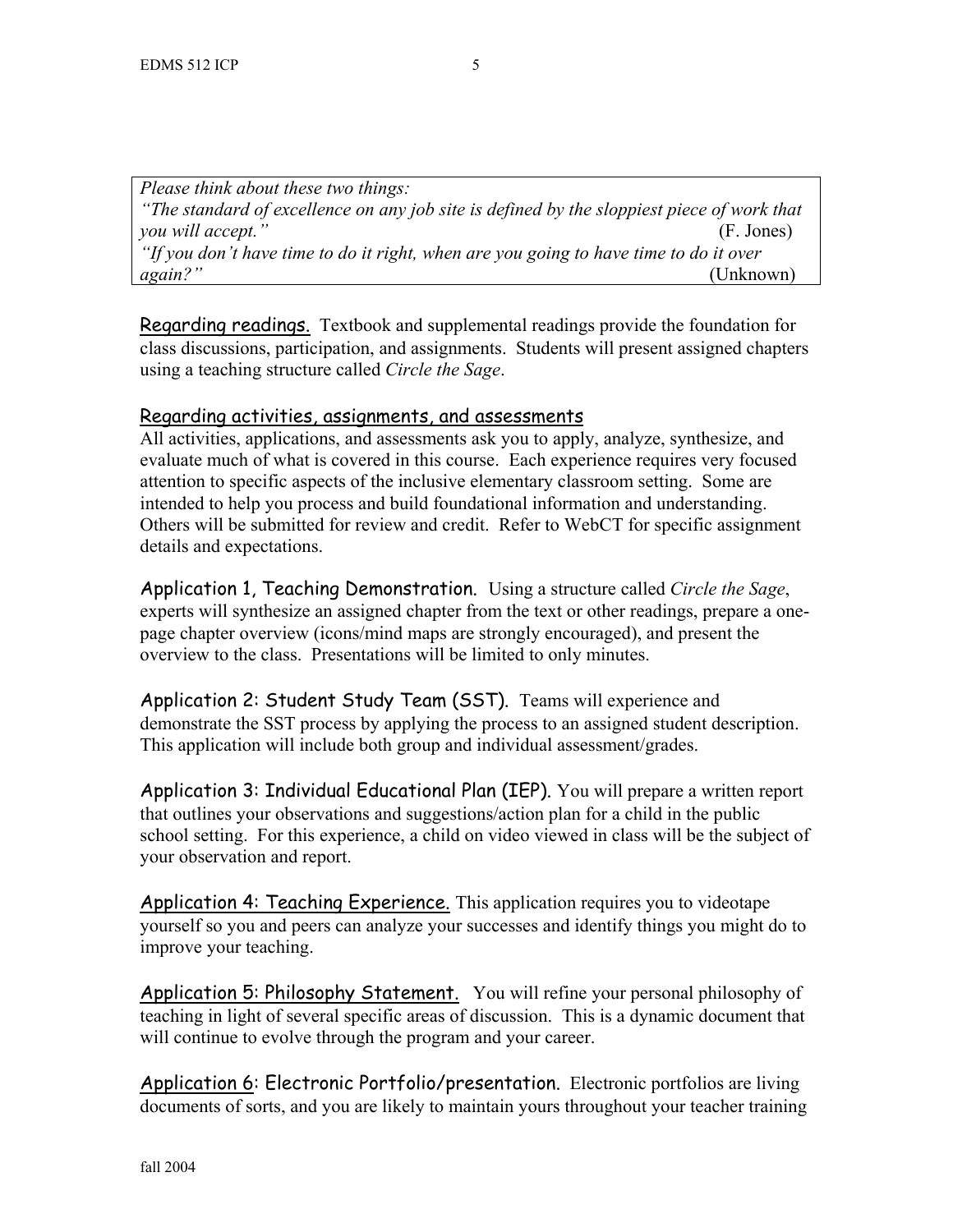program and career. In light of the portfolio concept of collection, selection, reflection, you will continue to work on your electronic portfolio this semester and present a part of it to the class.

Possible Extra Credit Opportunities for EDMS 512: You may submit two of the activities described below to earn up to 3 points for each. While the choice is yours, submission deadlines are firm. Write-ups are to be posted to course mail (WebCT) by 6:00pm of the due date.

- Teacher INTERVIEW. An interview is intended to help you investigate and confirm what teachers say about teaching realities and student diversity and inclusion in public schools. An interview also encourages you to examine and consider a veteran teacher's questions, concerns, and expectations. Interview your field placement cooperating teacher. *Expectations*: To earn up to 3 points extra credit, ask *probing* questions and these and the teacher responses to the questions, *along with* your personal reflective critique/reactions to the responses. Questions and reflective remarks must clearly show a high level of understanding regarding the elementary setting.
- Reflection. Write a reflection (1-2 pages) regarding *one* of possible events available during the semester (options may include Fred Jones workshop, History Day, Hansen Symposium, a professional or content area conference, fall back-to-school night, or spring open house). *Expectations:* To earn up to 3 points extra credit, include evidence of attendance (such as the admission receipt), a brief summary of the event, *along with* personal reflective critique/reactions to the experience. Remarks should clearly show a high level of understanding regarding the event and its relevance to the elementary setting. (1-2 pages, posted to course mail—check due date.)
- IEP or SST. Write about an IEP or SST that you observe (with permission). *Expectations*: To earn up to 3 points extra credit, include a summary of the event, how the experience aligned with the IEP or SST process we explored in class, and what you personally gained from the experience. Also relay your personal reflections and how the experience will transfer/help you in your own class setting.
- **IEP video.** Review and "outline" the IEP video (on reserve in the library media center). *Expectations*: To earn up to 3 points extra credit, create a detailed and accurate "outline" of the video information, in words and appropriate visual representations (icons, mind maps, pictures). Also conclude with a description of how viewing this video will transfer/help you in your own class setting.
- Different Just Like Me by Lori Mitchell. After reading the children's book, describe specifically how it might transfer to your own classroom/how you will use it with your students. *Expectations:* To earn up to 3 points extra credit, your discussion must clearly show a high level of understanding regarding the message of the book to children in the elementary setting, and describe in detail concrete idea(s) for using the book in the classroom.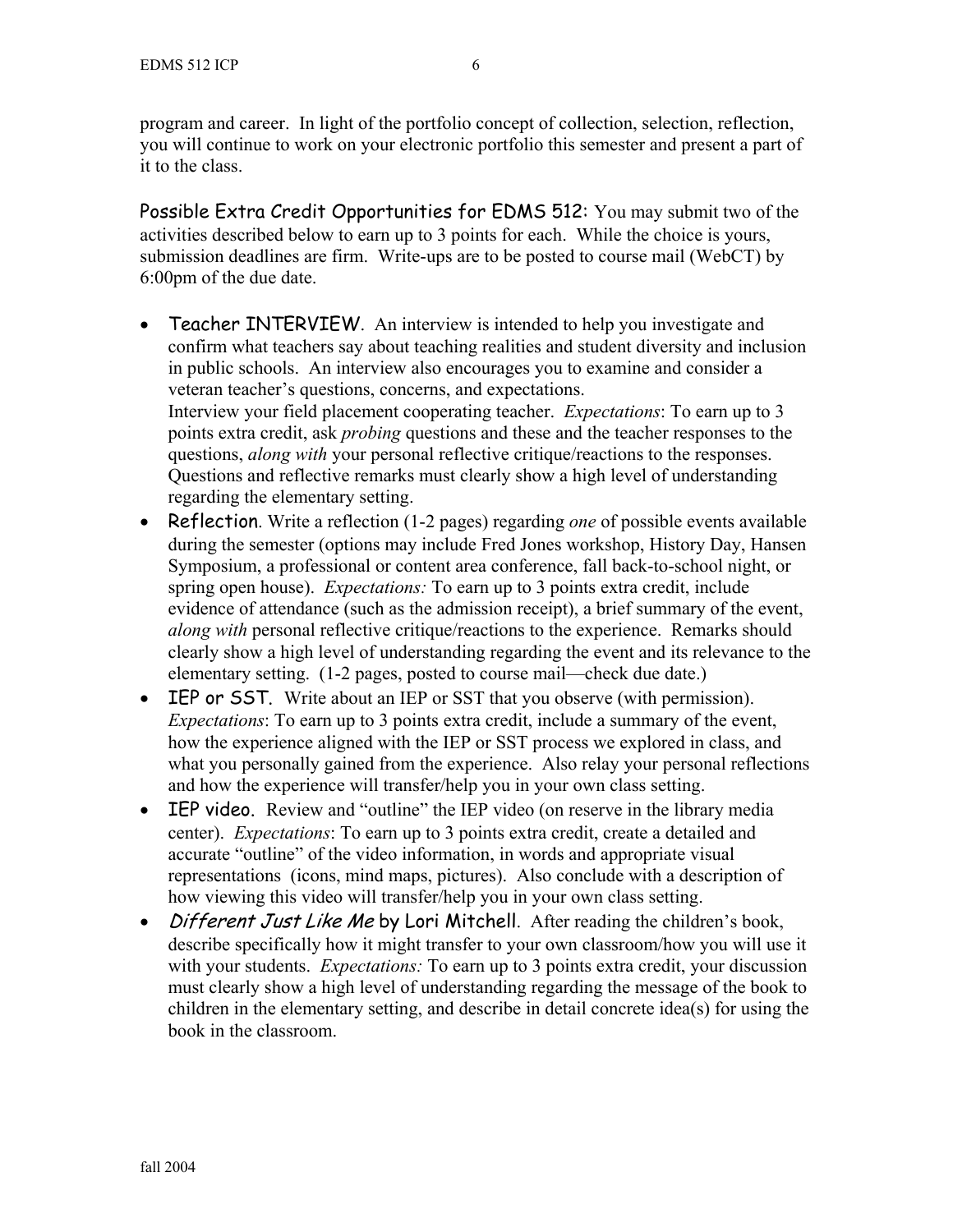QUICK SUMMARY; GRADED COURSE REQUIREMENTS, EDMS 512 ICP

| 100 pts  | <b>Total points for course</b>                                                                          |  |
|----------|---------------------------------------------------------------------------------------------------------|--|
|          | documentation),                                                                                         |  |
| $15$ pts | <b>Other:</b> professional demeanor, participation,<br>group activities, attendance, observations (log, |  |
| $15$ pts | <b>Application 6:</b> Electronic Portfolio/presentation                                                 |  |
| $15$ pts | <b>Application 5: Philosophy of Teaching</b>                                                            |  |
| $15$ pts | <b>Application 4: Teaching Experience</b>                                                               |  |
| $15$ pts | <b>Application 3: Individual Education Plan (IEP)</b>                                                   |  |
| $15$ pts | <b>Application 2: Student Study Team (SST)</b>                                                          |  |
| $10$ pts | <b>Application 1:</b> Teaching demonstration (Sage)                                                     |  |

- *EXCEPTIONAL ACHIEVEMENT*, earned by work that is well presented, well organized, insightful, and technically correct.
- *COMMENDABLE ACHIEVEMENT*, earned by impressive and interesting work that is more loosely organized, less insightful, and not as informative as the *Exceptional*  work.
- *ADEQUATE ACHIEVEMENT*, earned by work that, while acceptable, does not show good organization or display much critical thinking, insight, involvement, or growth.
- *MINIMAL EVIDENCE OF ACHIEVEMENT*, earned by work that lacks depth and is weak in content, thought, and presentation.
- *NO EVIDENCE OF ACHIEVEMENT*, earned by work that is completely off track, reveals no insights or other redeeming qualities, or is not the original work of the student.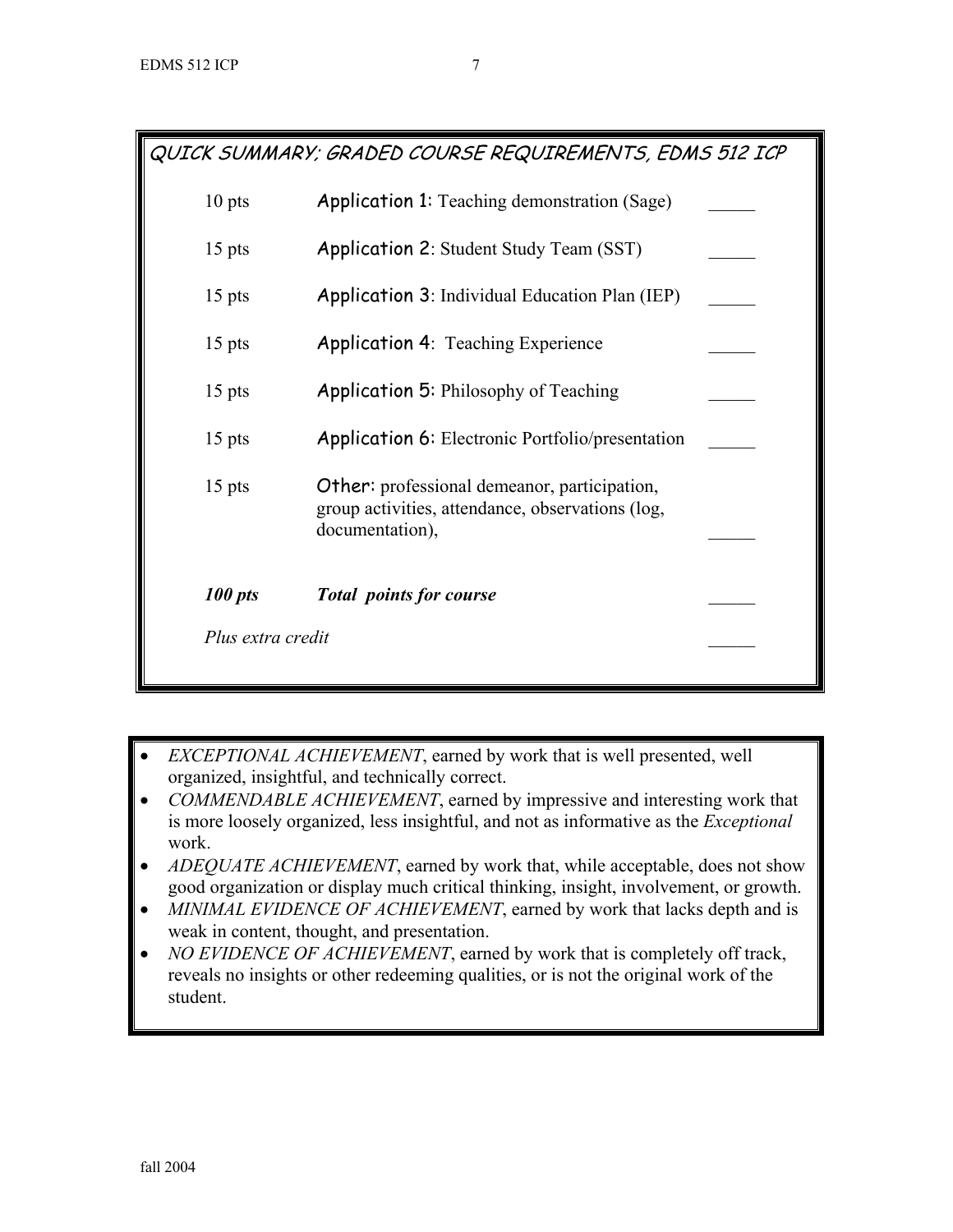### *Three Rules of Work*

Out of clutter, find simplicity.

From discord, find harmony.

In the middle of difficulty, find opportunity.

M. Baldwin

**Class Norms . . .**  Honor time Take responsibility for Your own learning and comfort Participate actively Honor learning styles Observe "quiet sign," "quiet signal" Have fun!!

#### CSUSM program core themes

- Ways of learning and knowing—connected to practice
- Structures and procedures that promote learning
- Differentiated design
- Reflective practice/metacognition
- Teachers as professionals

#### California Standards for the Teaching Profession

- Engaging and supporting all students in learning
- Creating and maintaining effective environments for student learning
- Understanding and organizing subject matter for student learning
- Planning instruction and designing learning experiences for all learners
- Assessing student learning
- Developing as a professional educator